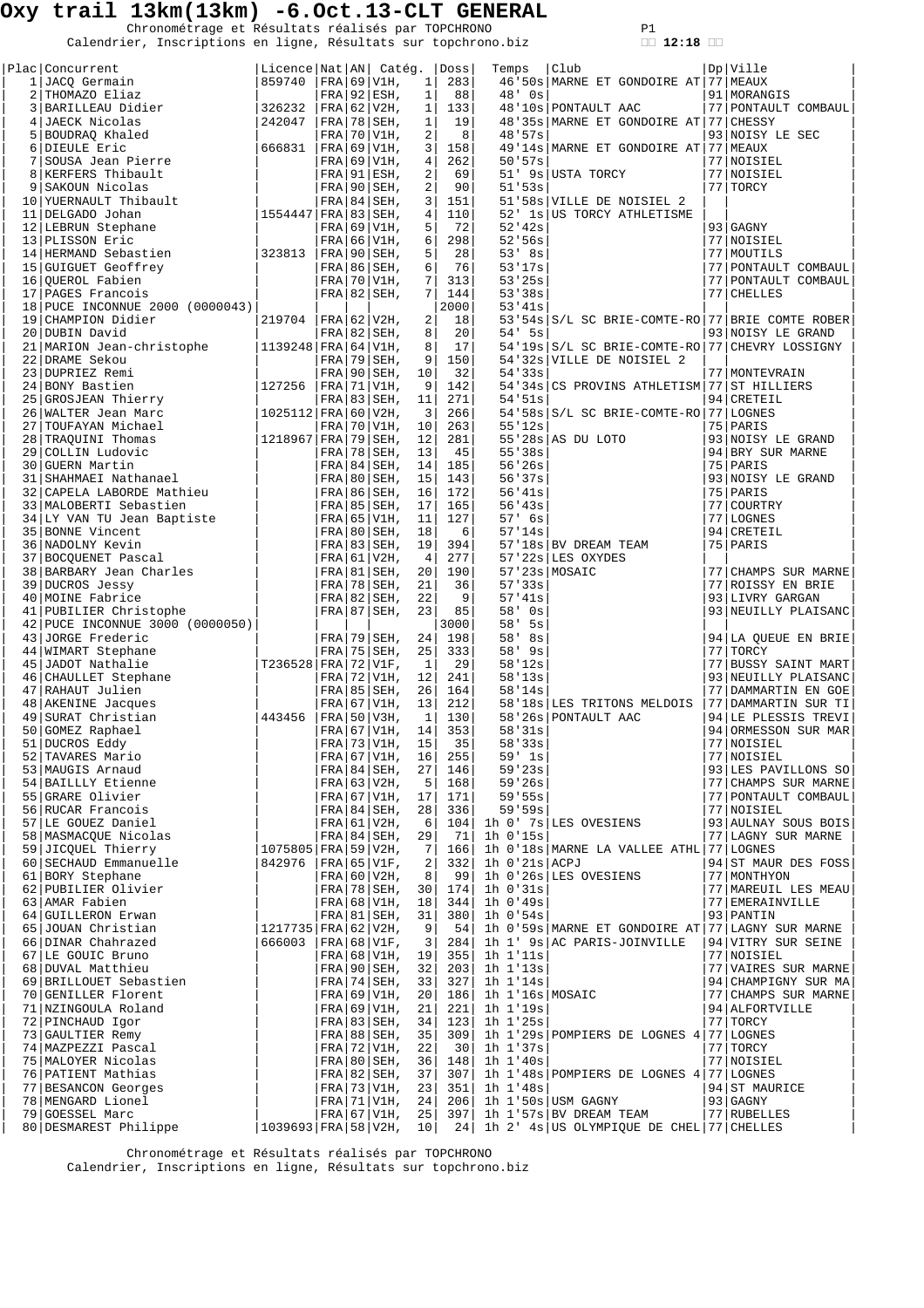Chronométrage et Résultats réalisés par TOPCHRONO P2<br>Calendrier, Inscriptions en ligne, Résultats sur topchrono.biz **12:18** 

|  | າ | -1 | o |  |
|--|---|----|---|--|

| Plac Concurrent                                                                                                                                                                                                                                                              | Licence Nat AN  Catég.  Doss |  |                                   |                  |           |                                  |                                                                                                                                                                                                                                               |                                     |
|------------------------------------------------------------------------------------------------------------------------------------------------------------------------------------------------------------------------------------------------------------------------------|------------------------------|--|-----------------------------------|------------------|-----------|----------------------------------|-----------------------------------------------------------------------------------------------------------------------------------------------------------------------------------------------------------------------------------------------|-------------------------------------|
|                                                                                                                                                                                                                                                                              |                              |  |                                   |                  | 326       |                                  |                                                                                                                                                                                                                                               | 77  CHAUMES EN BRIE                 |
|                                                                                                                                                                                                                                                                              |                              |  |                                   |                  |           | 180  1h 2' 7s                    |                                                                                                                                                                                                                                               |                                     |
|                                                                                                                                                                                                                                                                              |                              |  |                                   |                  |           |                                  |                                                                                                                                                                                                                                               |                                     |
|                                                                                                                                                                                                                                                                              |                              |  |                                   |                  |           |                                  |                                                                                                                                                                                                                                               | 77  OZOIR LA FERRIER                |
|                                                                                                                                                                                                                                                                              |                              |  |                                   |                  |           |                                  |                                                                                                                                                                                                                                               |                                     |
|                                                                                                                                                                                                                                                                              |                              |  |                                   |                  |           |                                  |                                                                                                                                                                                                                                               | 77 CHAMPS SUR MARNE                 |
|                                                                                                                                                                                                                                                                              |                              |  |                                   |                  | 267       | $1h$ $2'35s$                     |                                                                                                                                                                                                                                               | 77 ROISSY EN BRIE                   |
|                                                                                                                                                                                                                                                                              |                              |  |                                   |                  | 297       | 1h 2'42s                         |                                                                                                                                                                                                                                               | 77 TORCY                            |
|                                                                                                                                                                                                                                                                              |                              |  |                                   |                  |           | $153$ 1h $2!53s$<br>63  1h 2'55s |                                                                                                                                                                                                                                               | 77 VILLEROY                         |
|                                                                                                                                                                                                                                                                              |                              |  |                                   |                  |           |                                  | 209   1h 2'59s US OLYMPIQUE DE CHEL 93 MONTFERMEIL                                                                                                                                                                                            |                                     |
| 92 PUCE INCONNUE 3001 (0000042)<br>91 NADAR Lionel 1379584  FRA 70 VIH, 28<br>92 PUCE INCONNUE 3001 (0000042)<br>93 ALINE Dominique (FRA 170 VIH, 29 <br>93 ALINE Dominique (FRA 161 V2H, 14<br>95 NEEL Frantz<br>97 ENDADI Abdelilak (FRA 161 V2H, 15<br>97 ENDADI Abdelila |                              |  |                                   |                  | 3001      | $1h$ $3'$ $0s$                   |                                                                                                                                                                                                                                               |                                     |
|                                                                                                                                                                                                                                                                              |                              |  |                                   |                  | 257       | $1h$ $3'$ $1s$                   |                                                                                                                                                                                                                                               | 77 NOISIEL                          |
|                                                                                                                                                                                                                                                                              |                              |  |                                   |                  | 5         | $1h \ 3'13s$                     |                                                                                                                                                                                                                                               | 77 VAIRES SUR MARNE                 |
|                                                                                                                                                                                                                                                                              |                              |  |                                   |                  | 128       | $1h$ 3'27s                       |                                                                                                                                                                                                                                               | 77 BUSSY ST GEORGES                 |
|                                                                                                                                                                                                                                                                              |                              |  |                                   |                  |           | $305$ 1h $3'27s$                 |                                                                                                                                                                                                                                               | 93 GOURNAY SUR MARN                 |
|                                                                                                                                                                                                                                                                              |                              |  |                                   |                  |           | $134$ 1h $3'30s$                 |                                                                                                                                                                                                                                               | 94 ST MAUR DES FOSS                 |
|                                                                                                                                                                                                                                                                              |                              |  |                                   |                  |           | $138$ 1h $3'35s$                 |                                                                                                                                                                                                                                               | 75 PARIS                            |
|                                                                                                                                                                                                                                                                              |                              |  |                                   |                  | 1         | 1h 3'37s                         |                                                                                                                                                                                                                                               | 77 TORCY                            |
|                                                                                                                                                                                                                                                                              |                              |  |                                   |                  | 59        | 1h 3'39s                         |                                                                                                                                                                                                                                               | 77 NOISIEL                          |
|                                                                                                                                                                                                                                                                              |                              |  |                                   |                  |           |                                  | 100 1h 3'41s LES OVESIENS                                                                                                                                                                                                                     | 77 SALINS                           |
|                                                                                                                                                                                                                                                                              |                              |  |                                   |                  |           | 1h 3'56s                         |                                                                                                                                                                                                                                               | 77 PONTAULT COMBAUL                 |
|                                                                                                                                                                                                                                                                              |                              |  |                                   |                  |           |                                  | 296 1h 4' 4s MAIRIE DE CHAMPS-SUR 77 CHAMPS SUR MARNE                                                                                                                                                                                         |                                     |
|                                                                                                                                                                                                                                                                              |                              |  |                                   |                  |           |                                  |                                                                                                                                                                                                                                               | $93$ GAGNY                          |
|                                                                                                                                                                                                                                                                              |                              |  |                                   |                  |           |                                  |                                                                                                                                                                                                                                               | 77 EVRY GREGY SUR Y                 |
|                                                                                                                                                                                                                                                                              |                              |  |                                   |                  |           |                                  | 298   10 4 $^4$ 48 MAIRIE DE CHAMPS-SUR<br>289   10 4 $^7$ 7s   USM GAGNY<br>286   10 4 $^7$ 7s   USM GAGNY<br>286   10 4 $^7$ 7s   USM GAGNY<br>348   10 4 $^4$ 39s<br>360   10 4 $^4$ 38<br>364   10 4 $^4$ 38<br>218   10 4 $^4$ 37s<br>21 | 93   GAGNY                          |
|                                                                                                                                                                                                                                                                              |                              |  |                                   |                  |           |                                  |                                                                                                                                                                                                                                               | 93 NEUILLY PLAISANC                 |
|                                                                                                                                                                                                                                                                              |                              |  |                                   |                  |           |                                  |                                                                                                                                                                                                                                               | 77 LOGNES                           |
|                                                                                                                                                                                                                                                                              |                              |  |                                   |                  |           |                                  |                                                                                                                                                                                                                                               | 94 ALFORTVILLE                      |
|                                                                                                                                                                                                                                                                              |                              |  |                                   |                  |           |                                  |                                                                                                                                                                                                                                               | 77 TORCY                            |
|                                                                                                                                                                                                                                                                              |                              |  |                                   |                  |           |                                  |                                                                                                                                                                                                                                               | 77 CONCHES SUR GOND                 |
|                                                                                                                                                                                                                                                                              |                              |  |                                   |                  |           |                                  |                                                                                                                                                                                                                                               | 94 BRY SUR MARNE                    |
|                                                                                                                                                                                                                                                                              |                              |  |                                   |                  |           |                                  | 101   1h 5'12s LES OVESIENS<br>86   1h 5'12s  <br>40   1h 5'14s                                                                                                                                                                               | 77 GERMIGNY L EVEQU                 |
|                                                                                                                                                                                                                                                                              |                              |  |                                   |                  |           |                                  |                                                                                                                                                                                                                                               | $ 77 $ LOGNES                       |
|                                                                                                                                                                                                                                                                              |                              |  |                                   |                  |           |                                  |                                                                                                                                                                                                                                               | 77   NOISIEL<br>77 CHAMPS SUR MARNE |
|                                                                                                                                                                                                                                                                              |                              |  |                                   |                  |           |                                  |                                                                                                                                                                                                                                               | 77 VAIRES SUR MARNE                 |
|                                                                                                                                                                                                                                                                              |                              |  |                                   |                  |           |                                  |                                                                                                                                                                                                                                               | 77 CHAMPS SUR MARNE                 |
|                                                                                                                                                                                                                                                                              |                              |  |                                   |                  |           |                                  |                                                                                                                                                                                                                                               | 77 GUERARD                          |
|                                                                                                                                                                                                                                                                              |                              |  |                                   |                  |           |                                  |                                                                                                                                                                                                                                               | 92 PUTEAUX                          |
|                                                                                                                                                                                                                                                                              |                              |  |                                   |                  |           |                                  | 187 11 5 '248 MOSAIC<br>56 11 5 '258<br>47 11 5 '268<br>325 11 5 '268<br>387 11 5 '338<br>373 11 5 '368                                                                                                                                       | 77 CHAMPS SUR MARNE                 |
|                                                                                                                                                                                                                                                                              |                              |  |                                   |                  | 31        | 1h 5'36s                         |                                                                                                                                                                                                                                               |                                     |
|                                                                                                                                                                                                                                                                              |                              |  |                                   |                  | 329       | 1h 5'36s                         |                                                                                                                                                                                                                                               | 93 NEUILLY PLAISANC                 |
| 124 PUCE INCONNUE 3002 (0000023)                                                                                                                                                                                                                                             |                              |  |                                   |                  | 3002      | 1h 5'37s                         |                                                                                                                                                                                                                                               |                                     |
| 125 PRZYBYLSKI David                                                                                                                                                                                                                                                         |                              |  | FRA 72 V1H,                       | 37               | 55        | 1h 5'38s                         |                                                                                                                                                                                                                                               | 95 ROISSY EN FRANCE                 |
| 126 CHARASSON Franck                                                                                                                                                                                                                                                         |                              |  | FRA 70 V1H,                       | 38               | 361       | $1h$ 5'46s                       |                                                                                                                                                                                                                                               | 94 CHARENTON LE PON                 |
| 127 LENORMAND Jeremy                                                                                                                                                                                                                                                         |                              |  | FRA 79 SEH,                       | 58               |           | 95  1h 5'56s                     |                                                                                                                                                                                                                                               | 28   MAINVILLIERS                   |
| 128 PUCE INCONNUE 3003 (0000044)<br>129 BRIE Emmanuel<br>130 GOSSELIN Jean Luc<br>131 DUBOSPERTUS Elisabeth<br>132 BENNAPD Stephens<br>132 BENNAPD Stephens<br>132 BENNAPD Stephens<br>132 BENNAPD Stephens<br>132 BENNAPD Stephens<br>132 BENN                              |                              |  |                                   |                  | 3003      | 1h 5'57s                         |                                                                                                                                                                                                                                               |                                     |
|                                                                                                                                                                                                                                                                              |                              |  |                                   |                  |           | FRA 81 SEH, 59 169 1h 6'2s       | $\begin{array}{c cc cc} & 3003 & 1h & 5'57s \\ 59 & 169 & 1h & 6' & 2s \\ 39 & 318 & 1h & 6' & 4s \\ 2 & 285 & 1h & 6' & 7s & \text{USM GAGNY} \end{array}$                                                                                   | 77 CHAMPS SUR MARNE                 |
|                                                                                                                                                                                                                                                                              |                              |  | FRA 65 V1H, 39                    |                  |           |                                  |                                                                                                                                                                                                                                               | 77 CHELLES                          |
|                                                                                                                                                                                                                                                                              |                              |  |                                   |                  |           |                                  |                                                                                                                                                                                                                                               | 93 NOISY LE GRAND                   |
|                                                                                                                                                                                                                                                                              |                              |  |                                   |                  |           |                                  |                                                                                                                                                                                                                                               |                                     |
|                                                                                                                                                                                                                                                                              |                              |  | FRA 81 SEH, 60                    |                  | 377       | 1h 6'18s                         |                                                                                                                                                                                                                                               | 95 ST GRATIEN                       |
|                                                                                                                                                                                                                                                                              |                              |  | FRA 61 V2H, 17                    |                  |           |                                  | $273$ 1h $6'19s$ LES OXYDES                                                                                                                                                                                                                   |                                     |
|                                                                                                                                                                                                                                                                              |                              |  | FRA 80 SEH, 61                    |                  |           | $177$ 1h 6'19s                   |                                                                                                                                                                                                                                               | 77 CROISSY BEAUBOUR                 |
| 131 DUBOSPERIOS EILBADECH<br>132 BINARD Stephane<br>133 CHARRIER Cedric<br>134 ROMANO Patrice<br>135 REGAL Benoit<br>136 NHEFACHA Bechir<br>137 LHAUTE Tompy<br>138 KHEFACHA Bechir<br>130 NHEFACHA Bechir                                                                   |                              |  | $FRA$ 73 V1H, 41                  |                  |           | $324$ 1h $6'32s$                 |                                                                                                                                                                                                                                               | 56 GUEGON                           |
|                                                                                                                                                                                                                                                                              | 1415762 FRA 64 V1H, 42       |  |                                   |                  |           |                                  | 48   1h 6'32s   VS OZOIR LA FERRIERE   77   OZOIR LA FERRIER                                                                                                                                                                                  |                                     |
|                                                                                                                                                                                                                                                                              | 1534039 FRA 81 SEH,          |  |                                   | 62               | 4         |                                  | 1h 6'32s ATHLE NORD 77 VAL D                                                                                                                                                                                                                  | $ 77 $ NANTEUIL LES MEA             |
| 139 ARGUAIROLLES Florian                                                                                                                                                                                                                                                     |                              |  | $FRA$   91   ESH,                 | $\frac{3}{3}$    |           | $303$ 1h 6'44s                   |                                                                                                                                                                                                                                               | 77 CHAMPS SUR MARNE                 |
| 140 ARNAULT Nicolas                                                                                                                                                                                                                                                          |                              |  | FRA 84 SEH, 63                    |                  |           |                                  | 310 1h 6'44s POMPIERS DE LOGNES 4 77 LOGNES                                                                                                                                                                                                   |                                     |
| 141 BENINCASA Guillaume                                                                                                                                                                                                                                                      |                              |  | FRA 74 SEH, 64                    |                  | 141       | $1h$ $6'46s$                     |                                                                                                                                                                                                                                               | 77   PONTCARRE                      |
|                                                                                                                                                                                                                                                                              | T184267 FRA 65 V1H,          |  |                                   | 43               | 346       | 1h 6'47s                         |                                                                                                                                                                                                                                               | 94 PERIGNY SUR YERR                 |
|                                                                                                                                                                                                                                                                              |                              |  | $FRA$ 84 SEH,<br>$FRA$ 75 SEH, 66 | 65               | 119       |                                  | 1h 6'56s AMISCA VAL MAUBUEE                                                                                                                                                                                                                   | 77 CHAMPS SUR MARNE<br>77 NOISIEL   |
|                                                                                                                                                                                                                                                                              |                              |  | $FRA$   94   JUH,                 | $\left 2\right $ | 22<br>205 | 1h 6'57s<br>1h 7' 1s             |                                                                                                                                                                                                                                               | 77 CROISSY BEAUBOUR                 |
|                                                                                                                                                                                                                                                                              |                              |  | FRA 65 V1H, 44                    |                  |           | $322$ 1h 7' 4s                   |                                                                                                                                                                                                                                               | 77 COLLEGIEN                        |
|                                                                                                                                                                                                                                                                              |                              |  | FRA 85 SEH, 67                    |                  | 339       | 1h 7' 8s                         |                                                                                                                                                                                                                                               | 77 TOURNAN EN BRIE                  |
|                                                                                                                                                                                                                                                                              |                              |  | $FRA$ 79 SEH, 68                  |                  |           | $118$ 1h $7'21s$                 |                                                                                                                                                                                                                                               | 75 PARIS                            |
|                                                                                                                                                                                                                                                                              |                              |  | $FRA$ 96 CAF,                     | $\mathbf{1}$     | 91        | 1h 7'24s                         |                                                                                                                                                                                                                                               | $77$ TORCY                          |
|                                                                                                                                                                                                                                                                              |                              |  | $FRA$ 66 V1H,                     | 45               |           | $319$   1h $7'26s$               |                                                                                                                                                                                                                                               | 77 CHAMPS SUR MARNE                 |
| 141   BENINCASA Guillaume<br>142   MOYNET Christophe<br>143   RYS Sebastien<br>144   MAROT Damien<br>145   GUEUDET David<br>146   VICENTE Angelin<br>147   GACON Florian<br>148   GAUTHIER Cedric<br>149   MANCEL Ilana<br>50   DANIEL Olivier<br>151   COLL                 |                              |  | FRA   69   V1H,                   | 46               |           | $173$ 1h $7'27s$                 |                                                                                                                                                                                                                                               | 77 OZOIR LA FERRIER                 |
|                                                                                                                                                                                                                                                                              | $ 1040481 $ FRA $ 67 V1H$ ,  |  |                                   | 47               | 288       |                                  | 1h 7'32s USM GAGNY                                                                                                                                                                                                                            | $93$ GAGNY                          |
|                                                                                                                                                                                                                                                                              | $ 1475401 $ FRA $ 72 V1F$ ,  |  |                                   | $\overline{4}$   |           |                                  | 282 1h 7'39s UA VILLENOY                                                                                                                                                                                                                      | 77 VINCY MANOEUVRE                  |
|                                                                                                                                                                                                                                                                              |                              |  | $FRA$ 60 V2F,                     | $\frac{3}{2}$    |           | 312 1h 7'42s                     |                                                                                                                                                                                                                                               | 77   MOUROUX                        |
| 150 DANIERON Benoit<br>152 FOLL Emmanuel<br>153 DYEMMA Marielle<br>154 TECHER Jean<br>155 GODEY Henri Pierre<br>155 GODEY Henri Pierre                                                                                                                                       |                              |  | FRA 84 SEH, 69                    |                  |           | $238$ 1h $7.55s$                 |                                                                                                                                                                                                                                               | 75 PARIS                            |
| 156 FOHLEN Patrick                                                                                                                                                                                                                                                           |                              |  | FRA 45 V3H,                       | $\vert$ 3        |           | 53  1h 7'57s                     |                                                                                                                                                                                                                                               | 77 COLLEGIEN                        |
| 157 BAILLET Christelle                                                                                                                                                                                                                                                       |                              |  | $FRA$ 71 V1F,                     | 5                |           |                                  | 236 1h 7'58s LES OVESIENNES                                                                                                                                                                                                                   | 77 VARREDDES                        |
| 158 BLANVILLAIN Thierry                                                                                                                                                                                                                                                      | 1123854 FRA 61 V2H, 18       |  |                                   |                  | 210       |                                  | 1h 7'59s US OLYMPIQUE DE CHEL 77 CHELLES                                                                                                                                                                                                      |                                     |
| 159 CIESIELSKY Thierry                                                                                                                                                                                                                                                       | $208533$  FRA   57   V2H, 19 |  |                                   |                  |           |                                  | 34   1h 7'59s US OLYMPIQUE DE CHEL 77 CHELLES                                                                                                                                                                                                 |                                     |
| 160 LAGIER Hubert                                                                                                                                                                                                                                                            |                              |  |                                   |                  |           |                                  | $ FRA 59 V2H$ , 20 393 1h 8' 3s BV DREAM TEAM                                                                                                                                                                                                 | 75 PARIS                            |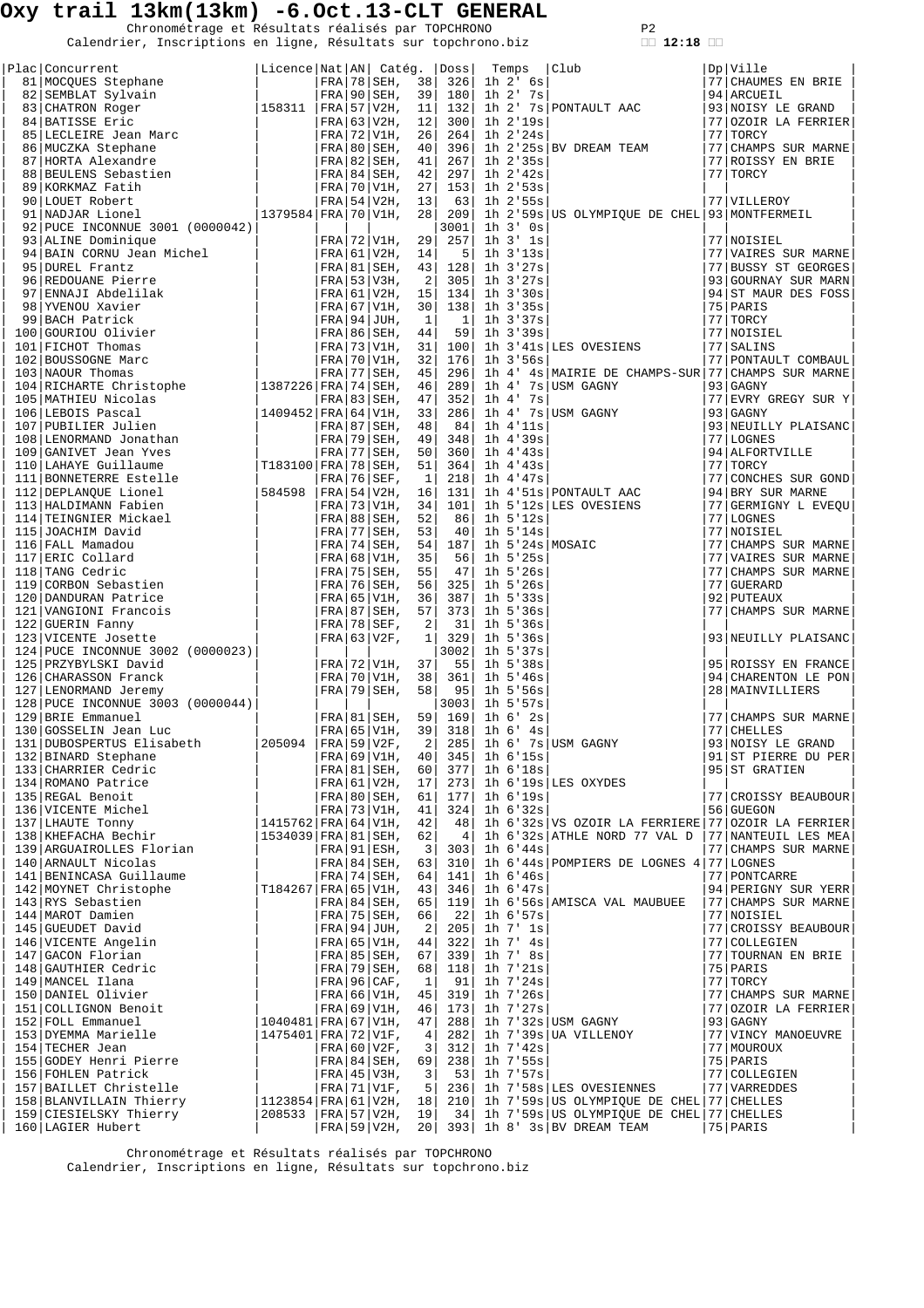Chronométrage et Résultats réalisés par TOPCHRONO P3<br>Calendrier, Inscriptions en ligne, Résultats sur topchrono.biz **12:18** 

|  | Calendrier, Inscriptions en ligne, Résultats sur topchrono.biz |  |  |  |
|--|----------------------------------------------------------------|--|--|--|
|  |                                                                |  |  |  |

| ◠ |  | ο |  |
|---|--|---|--|

|  |                                                                                                                                                                                                                                                                                                                                                          | Licence   Nat   AN   Catég.   Doss |  |                                           |                     |            | Temps                | Club                                                                                                           | Dp Ville                          |
|--|----------------------------------------------------------------------------------------------------------------------------------------------------------------------------------------------------------------------------------------------------------------------------------------------------------------------------------------------------------|------------------------------------|--|-------------------------------------------|---------------------|------------|----------------------|----------------------------------------------------------------------------------------------------------------|-----------------------------------|
|  |                                                                                                                                                                                                                                                                                                                                                          |                                    |  |                                           |                     | 243        | 1h 8' 3s             |                                                                                                                | 94 BRY SUR MARNE                  |
|  |                                                                                                                                                                                                                                                                                                                                                          |                                    |  |                                           |                     |            | $216$ 1h 8'11s       |                                                                                                                | 77 MOUSSY LE NEUF                 |
|  |                                                                                                                                                                                                                                                                                                                                                          |                                    |  |                                           |                     | 70         | 1h 8'18s             |                                                                                                                | 93 AULNAY SOUS BOIS               |
|  |                                                                                                                                                                                                                                                                                                                                                          |                                    |  |                                           |                     | 395        |                      | 1h 8'30s BV DREAM TEAM                                                                                         | 77   TORCY                        |
|  |                                                                                                                                                                                                                                                                                                                                                          |                                    |  |                                           |                     | 108        | 1h 8'35s             |                                                                                                                | 77 VAIRES SUR MARNE               |
|  |                                                                                                                                                                                                                                                                                                                                                          |                                    |  |                                           |                     | 213        | 1h 8'42s             |                                                                                                                | 77 DAMMARTIN SUR TI               |
|  |                                                                                                                                                                                                                                                                                                                                                          |                                    |  |                                           |                     | 280        |                      | 1h 8'47s AS DU LOTO                                                                                            | $60$ BETZ                         |
|  |                                                                                                                                                                                                                                                                                                                                                          |                                    |  |                                           |                     | 208<br>2   |                      | 1h 8'49s US OLYMPIQUE DE CHEL 77 CHELLES<br>1h 8'51s ATHLE NORD 77 VAL D                                       | 77 GUERARD                        |
|  |                                                                                                                                                                                                                                                                                                                                                          |                                    |  |                                           |                     | 3          |                      | 1h 8'51s ATHLE NORD 77 VAL D                                                                                   | 77 MEAUX                          |
|  |                                                                                                                                                                                                                                                                                                                                                          |                                    |  |                                           |                     | 343        | $1h$ $8!55s$         |                                                                                                                | 94 ALFORTVILLE                    |
|  |                                                                                                                                                                                                                                                                                                                                                          |                                    |  |                                           |                     | 249        | $1h \ 8.57s$         |                                                                                                                | 93 LES PAVILLONS SO               |
|  |                                                                                                                                                                                                                                                                                                                                                          |                                    |  |                                           |                     | 248        | $1h$ 8'58s           |                                                                                                                | 93 TREMBLAY EN FRAN               |
|  |                                                                                                                                                                                                                                                                                                                                                          |                                    |  |                                           |                     | 66         | 1h 9' Os             |                                                                                                                | 77 CONCHES SUR GOND               |
|  |                                                                                                                                                                                                                                                                                                                                                          |                                    |  |                                           |                     | 242        | 1h 9'12s             |                                                                                                                | 77 CHAMPS SUR MARNE               |
|  |                                                                                                                                                                                                                                                                                                                                                          |                                    |  |                                           |                     | 202        |                      | 1h 9'25s LES VAIRES A PIED                                                                                     | 77 VAIRES SUR MARNE               |
|  |                                                                                                                                                                                                                                                                                                                                                          |                                    |  |                                           |                     | 112        |                      | 1h 9'47s AMISCA VAL MAUBUEE                                                                                    | 75 PARIS                          |
|  |                                                                                                                                                                                                                                                                                                                                                          |                                    |  |                                           |                     | 317        | 1h 9'47s             |                                                                                                                | 77 NOISIEL                        |
|  |                                                                                                                                                                                                                                                                                                                                                          |                                    |  |                                           |                     | 521        | 1h 9'51s             |                                                                                                                | 77 CHAMPS SUR MARNE               |
|  |                                                                                                                                                                                                                                                                                                                                                          |                                    |  |                                           |                     | 149        | 1h 9'52s             |                                                                                                                | 77 OZOUER LE VOULGI               |
|  |                                                                                                                                                                                                                                                                                                                                                          |                                    |  |                                           |                     | 275        |                      | 1h 9'53s LES OXYDES                                                                                            |                                   |
|  |                                                                                                                                                                                                                                                                                                                                                          |                                    |  |                                           |                     | 250        | 1h 9'57s             |                                                                                                                | 95 ERAGNY SUR OISE                |
|  |                                                                                                                                                                                                                                                                                                                                                          |                                    |  |                                           |                     | 385<br>167 | 1h10' 1s<br>1h10'14s |                                                                                                                | 77 LOGNES<br>77 LONGPERRIER       |
|  |                                                                                                                                                                                                                                                                                                                                                          |                                    |  |                                           |                     | 13         | 1h10'25s             |                                                                                                                | 77 LAGNY SUR MARNE                |
|  |                                                                                                                                                                                                                                                                                                                                                          |                                    |  |                                           |                     | 196        | 1h10'30s             |                                                                                                                | 75   PARIS                        |
|  |                                                                                                                                                                                                                                                                                                                                                          |                                    |  |                                           |                     | 233        |                      | 1h10'39s LES OVESIENNES                                                                                        | 92 RUEIL MALMAISON                |
|  |                                                                                                                                                                                                                                                                                                                                                          |                                    |  |                                           |                     | 204        | 1h10'41s             |                                                                                                                | 77 PONTAULT COMBAUL               |
|  |                                                                                                                                                                                                                                                                                                                                                          |                                    |  |                                           |                     | 201        |                      | 1h10'46s LES VAIRES A PIED                                                                                     | 77 CHAMPS SUR MARNE               |
|  |                                                                                                                                                                                                                                                                                                                                                          |                                    |  |                                           |                     | 197        | 1h10'48s             |                                                                                                                | 77 LOGNES                         |
|  |                                                                                                                                                                                                                                                                                                                                                          |                                    |  |                                           |                     | 381        | 1h10'48s             |                                                                                                                | 77 NOISIEL                        |
|  |                                                                                                                                                                                                                                                                                                                                                          |                                    |  |                                           |                     | 601        | 1h10'52s             |                                                                                                                | 77   MOUROUX                      |
|  |                                                                                                                                                                                                                                                                                                                                                          |                                    |  |                                           |                     | 103        |                      | 1h10'59s LES OVESIENS                                                                                          | 77 PONTAULT COMBAUL               |
|  |                                                                                                                                                                                                                                                                                                                                                          |                                    |  |                                           |                     | 235        |                      | 1h11' 4s LES OVESIENNES                                                                                        | 94 VILLIERS SUR MAR               |
|  |                                                                                                                                                                                                                                                                                                                                                          |                                    |  |                                           |                     | 261        | 1h11' 5s             |                                                                                                                | 77   TORCY                        |
|  |                                                                                                                                                                                                                                                                                                                                                          |                                    |  |                                           |                     | 102        |                      | 1h11'12s LES OVESIENS                                                                                          | 94 VILLIERS SUR MAR               |
|  | 197 TANG Estelle<br> 184403                                                                                                                                                                                                                                                                                                                              |                                    |  | $FRA$ 88 SEF,                             | 7                   | 81         | 1h11'14s             |                                                                                                                | 77 NOISIEL                        |
|  | 198 LINUS Peggy<br>199 VIGNY Cecilia                                                                                                                                                                                                                                                                                                                     |                                    |  | $ FRA 74 SEF$ ,<br>$FRA$ 85 SEF,          | 8<br>$\overline{9}$ | 105<br>64  | 1h11'15s             | $1h11'15s$ USM GAGNY                                                                                           | 93 NEUILLY SUR MARN<br>77 NOISIEL |
|  |                                                                                                                                                                                                                                                                                                                                                          |                                    |  |                                           |                     |            |                      |                                                                                                                | 77 VILLEROY                       |
|  |                                                                                                                                                                                                                                                                                                                                                          |                                    |  |                                           |                     |            |                      |                                                                                                                | 77 NOISIEL                        |
|  |                                                                                                                                                                                                                                                                                                                                                          |                                    |  |                                           |                     |            |                      |                                                                                                                | 77 PONTAULT COMBAUL               |
|  |                                                                                                                                                                                                                                                                                                                                                          |                                    |  |                                           |                     |            |                      |                                                                                                                | 77 PONTAULT COMBAUL               |
|  |                                                                                                                                                                                                                                                                                                                                                          |                                    |  |                                           |                     |            |                      | 1h11'32s TORCY TRIATHLON                                                                                       | 77 LOGNES                         |
|  |                                                                                                                                                                                                                                                                                                                                                          |                                    |  |                                           |                     |            |                      |                                                                                                                | 77 TORCY                          |
|  |                                                                                                                                                                                                                                                                                                                                                          |                                    |  |                                           |                     |            |                      |                                                                                                                | 77 CHAMPS SUR MARNE               |
|  |                                                                                                                                                                                                                                                                                                                                                          |                                    |  |                                           |                     |            |                      |                                                                                                                | 77 EMERAINVILLE                   |
|  |                                                                                                                                                                                                                                                                                                                                                          |                                    |  |                                           |                     |            |                      |                                                                                                                | 94 CHENNEVIERES SUR               |
|  |                                                                                                                                                                                                                                                                                                                                                          |                                    |  |                                           |                     |            |                      |                                                                                                                | 77 MEAUX                          |
|  |                                                                                                                                                                                                                                                                                                                                                          |                                    |  |                                           |                     |            |                      |                                                                                                                | 77 CHAMPS SUR MARNE               |
|  |                                                                                                                                                                                                                                                                                                                                                          |                                    |  |                                           |                     |            |                      | $200$ 1h12' 7s LES VAIRES A PIED                                                                               | 77 VAIRES SUR MARNE               |
|  |                                                                                                                                                                                                                                                                                                                                                          |                                    |  |                                           |                     |            |                      |                                                                                                                |                                   |
|  |                                                                                                                                                                                                                                                                                                                                                          |                                    |  |                                           |                     |            |                      |                                                                                                                |                                   |
|  |                                                                                                                                                                                                                                                                                                                                                          |                                    |  |                                           |                     |            |                      |                                                                                                                | 93 GOURNAY SUR MARN               |
|  | $\begin{tabular}{l c c c c c} \hline 199 & VIGMY Cecilia & \hline \texttt{FRA} & 85 SEF, & 9&64&1h11'15s\\ \hline 2001 & LUMB Lydia & \hline \texttt{FRA} & 86 SEF, & 10&279&1h11'24s\\ \hline 2021 & MARIETTE Emelyne & \hline \texttt{FRA} & 99 SEF, & 10&279&1h11'28s\\ \hline 2031 & BBAUVOIS Rudney & \hline \texttt{FRA} & 88 SEF, & 11&357&1h11'$ |                                    |  |                                           |                     |            |                      | 77   VAIRES SUR M<br>77   SERRIS<br>78   VERSAILLES<br>77   TORCY<br>93   GOURNAY SUR M<br>977   CROISSY BEAUE | 77 CROISSY BEAUBOUR               |
|  |                                                                                                                                                                                                                                                                                                                                                          |                                    |  |                                           |                     |            |                      |                                                                                                                | 93 NOISY LE GRAND                 |
|  |                                                                                                                                                                                                                                                                                                                                                          |                                    |  |                                           |                     |            |                      | 1h12'51s VS OZOIR LA FERRIERE 77 OZOIR LA FERRIER                                                              |                                   |
|  |                                                                                                                                                                                                                                                                                                                                                          | 265204  FRA 66 V1F, 11             |  |                                           |                     | 51         |                      | 1h12'52s VS OZOIR LA FERRIERE 77 OZOIR LA FERRIER                                                              |                                   |
|  |                                                                                                                                                                                                                                                                                                                                                          | $ 1577437 $ FRA $ 85 $ SEH,        |  |                                           | 89                  | 254        | 1h12'53s             |                                                                                                                | 77 TORCY                          |
|  |                                                                                                                                                                                                                                                                                                                                                          |                                    |  | $FRA$ 79 SEH,                             | 90                  | 26         | $1h13'$ Os           |                                                                                                                | 77 CHAMPS SUR MARNE               |
|  |                                                                                                                                                                                                                                                                                                                                                          |                                    |  | $FRA$ 91 ESH,                             | $5^{\circ}$         | 65         | $1h13'$ $1s$         |                                                                                                                | 77 NOISIEL                        |
|  |                                                                                                                                                                                                                                                                                                                                                          |                                    |  | $FRA$ 49 V3H,                             | 5 <sup>1</sup>      | 328        | $1h13'$ 6s           |                                                                                                                | 78 ST GERMAIN EN LA               |
|  |                                                                                                                                                                                                                                                                                                                                                          |                                    |  | FRA 72 V1H, 60                            |                     | 347        | 1h13'10s             |                                                                                                                | 77 CHAMPS SUR MARNE               |
|  |                                                                                                                                                                                                                                                                                                                                                          |                                    |  | FRA   72   V1H,                           | 61                  | 106        |                      | 1h13'27s MAIRIE DE CHAMPS-SUR 77 CHAMPS SUR MARNE                                                              |                                   |
|  |                                                                                                                                                                                                                                                                                                                                                          |                                    |  | $\text{FRA}$ 71 V1H, 62<br>$ESP 70 V1H$ , | 63                  | 295<br>145 |                      | 1h13'33s MAIRIE DE CHAMPS-SUR 93 NEUILLY SUR MARN<br>$1h13'34s$ AS GROUPE SFR                                  | 93 NEUILLY SUR MARN               |
|  |                                                                                                                                                                                                                                                                                                                                                          |                                    |  | $FRA$ 84 SEF,                             | 16                  | 224        | 1h13'47s             |                                                                                                                | 77 CHELLES                        |
|  |                                                                                                                                                                                                                                                                                                                                                          |                                    |  | $FRA$ 83 SEH,                             | 91                  | 223        | 1h13'47s             |                                                                                                                | 94 SUCY EN BRIE                   |
|  | 218 LHAUTE-JOST Corinne<br>219 MAINGOT Agnes<br>221 ROOJIADJIM Jonathan<br>221 NODJIADJIM Jonathan<br>222 AMARGE David<br>223 BEAL Philippe<br>224 RUANO Olivier<br>225 THOMAS Bertrand<br>226 RAGUENEL Morgan<br>226 RAGUENEL Morgan<br>227 CEREZ                                                                                                       |                                    |  | $FRA$ 65 V1H,                             | 64                  | 122        |                      | 1h13'52s   AMISCA VAL MAUBUEE                                                                                  | 77 LAGNY SUR MARNE                |
|  |                                                                                                                                                                                                                                                                                                                                                          | $ 1415521 $ FRA   74   SEF, 17     |  |                                           |                     | 671        |                      | 1h13'55s ATHLETISME PROMOTION 78 TOUSSUS LE NOBLE                                                              |                                   |
|  |                                                                                                                                                                                                                                                                                                                                                          |                                    |  | $FRA$ 77 SEF,                             | 18                  | 269        | 1h13'57s             |                                                                                                                | $93$ GAGNY                        |
|  |                                                                                                                                                                                                                                                                                                                                                          |                                    |  | $FRA$ 75 SEH, 92                          |                     | 331        | 1h13'59s             |                                                                                                                | $75$ PARIS                        |
|  | 234 GHEORGHICA Lacramioara                                                                                                                                                                                                                                                                                                                               |                                    |  | FRA 77 SEF,                               | 19                  | 340        | $1h14'$ 1s           |                                                                                                                | $75$ PARIS                        |
|  | 235 JACOBOST Marie Aude                                                                                                                                                                                                                                                                                                                                  |                                    |  | FRA 63 V2F,                               | 6                   | 135        | $1h14'$ 2s           |                                                                                                                | 77   MONTEVRAIN                   |
|  | 236 LE STRAT Marie Celine                                                                                                                                                                                                                                                                                                                                |                                    |  | FRA 66 V1F, 12                            |                     | 278        | 1h14' 9s             |                                                                                                                | 77 TORCY                          |
|  | 237 CONNAN Guy                                                                                                                                                                                                                                                                                                                                           |                                    |  | FRA 51 V3H,                               | 6                   | 124        |                      | 1h14'20s THRIATHLON CLUB DE V 77 VAIRES SUR MARNE                                                              |                                   |
|  | 238 PASSELEGUE Franck                                                                                                                                                                                                                                                                                                                                    |                                    |  | FRA 72 V1H, 65                            |                     | 97         |                      | 1h14'27s LES OVESIENS                                                                                          | 77 CROISSY BEAUBOUR               |
|  | 239 JACOB Marie Claude                                                                                                                                                                                                                                                                                                                                   | $ 104883 $ FRA $ 61 V2F, 7 $       |  |                                           |                     |            |                      | 359   1h14 '34s   TRIATHLON CLUB VILLE   77   VAIRES SUR MARNE                                                 |                                   |
|  | 240 SEBKI Lynda                                                                                                                                                                                                                                                                                                                                          |                                    |  | $\text{FRA}$ 64 V1F, 13                   |                     |            |                      | 276 1h14'36s LES OXYDES                                                                                        |                                   |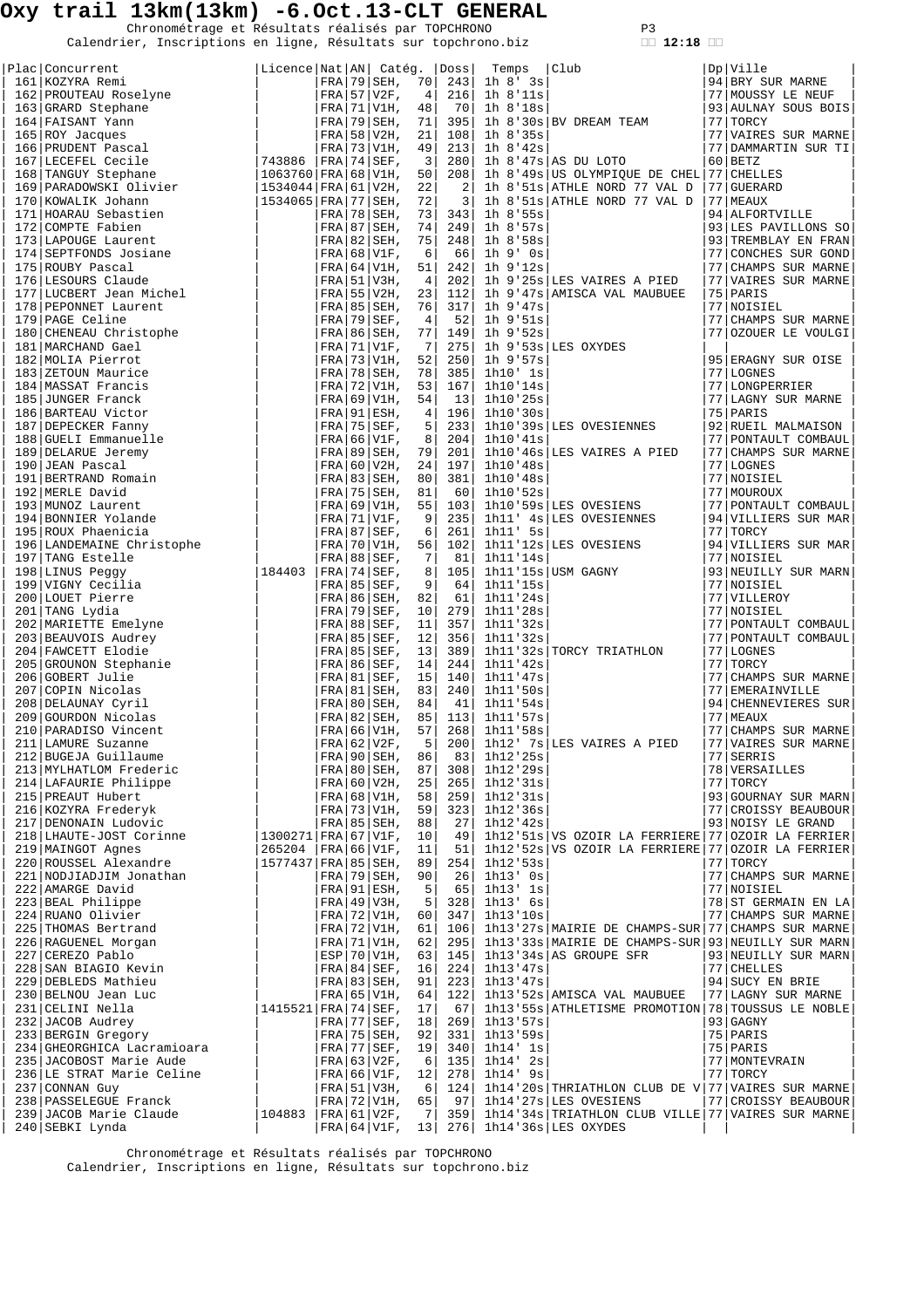Chronométrage et Résultats réalisés par TOPCHRONO P4<br>Calendrier, Inscriptions en ligne, Résultats sur topchrono.biz **12:18** 

| Plac   Concurrent                                                                                                                                                                                                                                    | Licence Nat AN  Catég.  Doss |  |                                    |                |                  | Temps                         | $ $ Club                                                                        | $Dp$ $V$ ille                    |
|------------------------------------------------------------------------------------------------------------------------------------------------------------------------------------------------------------------------------------------------------|------------------------------|--|------------------------------------|----------------|------------------|-------------------------------|---------------------------------------------------------------------------------|----------------------------------|
| ------ Jean<br>243 BIENFAIT Daniel<br>244 BRESSOLLES Jonathan<br>245 DUPAN Marianne<br>246 BODENAN Matthieu<br>247 BODENAN Didier<br>248 CAMUS Fanny<br>49 ROSIEUX Ide<br>50 MANCEL Liliane<br>41 DUMOULIN Stephane<br>2 DREAN Gael<br>3 DREAN Erwan |                              |  |                                    |                |                  | FRA 76 SEH, 93 1089 1h14 '40s |                                                                                 | 77 CHAMPS SUR MARNE              |
|                                                                                                                                                                                                                                                      |                              |  | FRA 80 SEH, 94                     |                |                  | 46 1h14'41s                   |                                                                                 | 93 NOISY LE GRAND                |
|                                                                                                                                                                                                                                                      |                              |  | $FRA$ 50 V3H,                      | 7 <sup>1</sup> | 229              | 1h14:50s                      |                                                                                 | 35 ST MALO                       |
|                                                                                                                                                                                                                                                      |                              |  | FRA 87 SEH, 95                     |                | 121              |                               | 1h14'53s   AMISCA VAL MAUBUEE                                                   | 94 BRY SUR MARNE                 |
|                                                                                                                                                                                                                                                      |                              |  | $FRA$ 66 V1F,                      | 14             | 291              |                               | 1h14'57s MAIRIE DE CHAMPS-SUR 77 ST GERMAIN SUR M                               |                                  |
|                                                                                                                                                                                                                                                      |                              |  | FRA 84 SEH, 96                     |                | 220 <sup>1</sup> | 1h15' 1s                      |                                                                                 | 77 VAIRES SUR MARNE              |
|                                                                                                                                                                                                                                                      |                              |  | $FRA$ 55 V2H,                      | 26             | 207              | $1h15'$ $1s$                  |                                                                                 | 77 VAIRES SUR MARNE              |
|                                                                                                                                                                                                                                                      |                              |  | $FRA$ 77 SEF, 20                   |                | -21              | 1h15'15s                      |                                                                                 | 94 SUCY EN BRIE                  |
|                                                                                                                                                                                                                                                      |                              |  | $FRA$ 56 V2H, 27                   |                | 217              | 1h15'32s                      |                                                                                 | 77 CHAMPS SUR MARNE              |
|                                                                                                                                                                                                                                                      |                              |  | $FRA$ 62 V2F,                      | 8              | 245              | 1h15'38s                      |                                                                                 | 77 TORCY                         |
|                                                                                                                                                                                                                                                      |                              |  | FRA 71 V1H, 66                     |                |                  | 39 1h15'41s                   |                                                                                 | 78 POISSY                        |
|                                                                                                                                                                                                                                                      |                              |  | FRA 83 SEH, 97<br>FRA 80   SEH, 98 |                | 58               | 1h15'43s                      |                                                                                 | 93 NOISY LE GRAND                |
| 254 FOURMENTRAUX Benoit                                                                                                                                                                                                                              |                              |  | FRA 85 SEH,                        | 99             | 57 <br>211       | 1h15'43s<br>1h15'55s          |                                                                                 | 77 TORCY<br>94 CHEVILLY LARUE    |
| 255 PARMENTIER Patricia                                                                                                                                                                                                                              |                              |  | FRA 85 SEF, 21                     |                | 37               | 1h15:56s                      |                                                                                 | 77 LOGNES                        |
| 256 BREYSSE Didier                                                                                                                                                                                                                                   |                              |  | $ FRA $ 53   V3H,                  | 8              |                  | 256 1h15'59s                  |                                                                                 | 77 CHAMPS SUR MARNE              |
|                                                                                                                                                                                                                                                      |                              |  |                                    |                |                  |                               |                                                                                 | 77 CHAMPS SUR MARNE              |
|                                                                                                                                                                                                                                                      |                              |  |                                    |                |                  |                               |                                                                                 | 93 GOURNAY SUR MARN              |
|                                                                                                                                                                                                                                                      |                              |  |                                    |                |                  |                               | 1h16' 5s LES OVESIENS                                                           | 75 PARIS                         |
|                                                                                                                                                                                                                                                      |                              |  |                                    |                |                  |                               |                                                                                 | 77 EMERAINVILLE                  |
|                                                                                                                                                                                                                                                      |                              |  |                                    |                |                  |                               |                                                                                 | 77   VILLEPARISIS                |
|                                                                                                                                                                                                                                                      |                              |  |                                    |                |                  |                               |                                                                                 | 77 CHELLES                       |
|                                                                                                                                                                                                                                                      |                              |  |                                    |                |                  |                               |                                                                                 | 77 TORCY                         |
|                                                                                                                                                                                                                                                      |                              |  |                                    |                |                  |                               |                                                                                 | 77 CHAMPS SUR MARNE              |
|                                                                                                                                                                                                                                                      |                              |  |                                    |                |                  |                               |                                                                                 | 94 CHAMPIGNY SUR MA              |
|                                                                                                                                                                                                                                                      |                              |  |                                    |                |                  |                               |                                                                                 | 77 EMERAINVILLE                  |
|                                                                                                                                                                                                                                                      |                              |  |                                    |                |                  |                               |                                                                                 | 77 EMERAINVILLE                  |
|                                                                                                                                                                                                                                                      |                              |  |                                    |                |                  |                               |                                                                                 | 75 PARIS                         |
|                                                                                                                                                                                                                                                      |                              |  |                                    |                |                  |                               |                                                                                 | 77 DAMMARTIN EN GOE              |
|                                                                                                                                                                                                                                                      |                              |  |                                    |                |                  |                               |                                                                                 | 77 NOISIEL                       |
|                                                                                                                                                                                                                                                      |                              |  |                                    |                |                  |                               |                                                                                 | 94 LE PERREUX SUR M              |
|                                                                                                                                                                                                                                                      |                              |  |                                    |                |                  |                               | 116 1h17'29s AMISCA VAL MAUBUEE                                                 | 77 LONGPERRIER                   |
|                                                                                                                                                                                                                                                      |                              |  |                                    |                |                  |                               |                                                                                 | 77 TORCY                         |
|                                                                                                                                                                                                                                                      |                              |  |                                    |                |                  |                               |                                                                                 | 77 VOISENON                      |
|                                                                                                                                                                                                                                                      |                              |  |                                    |                |                  |                               |                                                                                 | 77   MAGNY LE HONGRE<br>75 PARIS |
|                                                                                                                                                                                                                                                      |                              |  |                                    |                |                  |                               | 1h18'17s VILLE DE NOISIEL 2                                                     |                                  |
|                                                                                                                                                                                                                                                      |                              |  |                                    |                |                  |                               | 1h18'17s VILLE DE NOISIEL 1                                                     |                                  |
|                                                                                                                                                                                                                                                      |                              |  |                                    |                |                  |                               |                                                                                 | 75 PARIS                         |
|                                                                                                                                                                                                                                                      |                              |  |                                    |                |                  |                               |                                                                                 | 77 ROISSY EN BRIE                |
|                                                                                                                                                                                                                                                      |                              |  |                                    |                |                  |                               |                                                                                 | 75 PARIS                         |
|                                                                                                                                                                                                                                                      |                              |  |                                    |                |                  |                               | 1h18'51s VILLE DE NOISIEL 2                                                     |                                  |
|                                                                                                                                                                                                                                                      |                              |  |                                    |                |                  |                               |                                                                                 | 93 VILLETANEUSE                  |
|                                                                                                                                                                                                                                                      |                              |  |                                    |                |                  |                               |                                                                                 | 77   POMPONNE                    |
|                                                                                                                                                                                                                                                      |                              |  |                                    |                |                  |                               | 1h19' 1s MARNE ET GONDOIRE AT 77 POMPONNE                                       |                                  |
|                                                                                                                                                                                                                                                      |                              |  |                                    |                |                  |                               |                                                                                 | 77 TORCY                         |
|                                                                                                                                                                                                                                                      |                              |  |                                    |                |                  |                               |                                                                                 | 94 MAISON ALFORT                 |
|                                                                                                                                                                                                                                                      |                              |  |                                    |                |                  |                               |                                                                                 | 77 CHAMPS SUR MARNE              |
|                                                                                                                                                                                                                                                      |                              |  |                                    |                |                  |                               |                                                                                 | 77   MONTEVRAIN                  |
|                                                                                                                                                                                                                                                      |                              |  |                                    |                |                  |                               |                                                                                 | 60 VER SUR LAUNETTE              |
|                                                                                                                                                                                                                                                      |                              |  |                                    |                |                  |                               |                                                                                 | 77 NOISIEL                       |
|                                                                                                                                                                                                                                                      |                              |  |                                    |                |                  |                               |                                                                                 | 93 VILLEMOMBLE                   |
|                                                                                                                                                                                                                                                      |                              |  |                                    |                |                  |                               |                                                                                 | 77 SAINT THIBAULT D              |
|                                                                                                                                                                                                                                                      |                              |  |                                    |                |                  |                               |                                                                                 | 27 ST MARDS DE BLAC              |
|                                                                                                                                                                                                                                                      |                              |  |                                    |                |                  |                               |                                                                                 | 77 CHANTELOUP EN BR              |
|                                                                                                                                                                                                                                                      |                              |  |                                    |                |                  |                               |                                                                                 | 77 LAGNY SUR MARNE               |
|                                                                                                                                                                                                                                                      |                              |  |                                    |                |                  |                               | 1h19'46s USTM-RTM JOGGING MAR 13 MARSEILLE                                      | 77 TORCY                         |
|                                                                                                                                                                                                                                                      |                              |  |                                    |                |                  |                               |                                                                                 | 77 NOISIEL                       |
|                                                                                                                                                                                                                                                      |                              |  |                                    |                |                  |                               |                                                                                 | 95 ERMONT                        |
|                                                                                                                                                                                                                                                      |                              |  |                                    |                |                  |                               |                                                                                 | 77 BUSSY ST GEORGES              |
|                                                                                                                                                                                                                                                      |                              |  |                                    |                |                  |                               |                                                                                 | 93 SEVRAN                        |
|                                                                                                                                                                                                                                                      |                              |  |                                    |                |                  |                               |                                                                                 | 77 ST THIBAULT DES               |
|                                                                                                                                                                                                                                                      |                              |  |                                    |                |                  |                               |                                                                                 | 94 SAINT MAURICE                 |
|                                                                                                                                                                                                                                                      |                              |  |                                    |                |                  |                               |                                                                                 | 77 LOGNES                        |
|                                                                                                                                                                                                                                                      |                              |  |                                    |                |                  |                               |                                                                                 | 77 CHAMPS SUR MARNE              |
|                                                                                                                                                                                                                                                      |                              |  |                                    |                |                  |                               |                                                                                 | 77 TORCY                         |
|                                                                                                                                                                                                                                                      |                              |  |                                    |                |                  |                               |                                                                                 | 93 NOISY LE GRAND                |
| 307 VERON Marieire<br>308 TREMOULET Laurent                                                                                                                                                                                                          |                              |  |                                    |                |                  |                               |                                                                                 | 77 BAILLY ROMAINVIL              |
| 310 NGO Agatha                                                                                                                                                                                                                                       |                              |  | $FRA 87 SEF$ , 36                  |                |                  | 89  1h21'42s                  |                                                                                 | 77 NOISIEL                       |
| 310 NGO Agatha<br>311 JOBERT Sophie<br>312 VAN DYK Stephanie<br>313 ARGUAIROLLES Celine<br>314 CHOSEC Guillaume<br>315 CHEMIN Gwendoline<br>316 GUILLOT Stephanie<br>317 BADIANNE Brigitte                                                           |                              |  | FRA   72   V1F, 23                 |                | 388              | 1h21'49s                      |                                                                                 | 93 VILLEMOMBLE                   |
|                                                                                                                                                                                                                                                      |                              |  | FRA   71   V1F, 24                 |                | 258              | $1h21$ '55s                   |                                                                                 | $77$ TORCY                       |
|                                                                                                                                                                                                                                                      |                              |  | FRA 85 SEF, 37                     |                | 302              | $1h22'$ 3s                    |                                                                                 | $75$ PARIS                       |
|                                                                                                                                                                                                                                                      |                              |  | FRA 85 SEH, 112                    |                | 320              | 1h22'10s                      |                                                                                 | 77 BUSSY ST GEORGES              |
|                                                                                                                                                                                                                                                      |                              |  | FRA 85 SEF, 38                     |                | 321              | 1h22'10s                      |                                                                                 | 77 BUSSY ST GEORGES              |
|                                                                                                                                                                                                                                                      |                              |  | $FRA$ 76 SEF, 39                   |                | 304              | 1h22'25s                      |                                                                                 | 77 GUERARD                       |
|                                                                                                                                                                                                                                                      |                              |  | FRA   61   V2F, 13                 |                | 117              |                               | 1h22'28s AMISCA VAL MAUBUEE                                                     | 77 CHAMPS SUR MARNE              |
| 318 JAWARHOUSSEN Zahid                                                                                                                                                                                                                               |                              |  | FRA   85   SEH, 113                |                | 191              | 1h22'33s/MOSAIC               |                                                                                 | 77 CHAMPS SUR MARNE              |
| 319 BOUTANT Jean Marc<br>320 RAMEAUX Martial                                                                                                                                                                                                         |                              |  | FRA 82 SEH, 114                    |                |                  | $225$ 1h22'38s                | FRA 55 V2H, 35   293   1h22 '38s   MAIRIE DE CHAMPS-SUR   77   CHAMPS SUR MARNE | 77 LOGNES                        |
|                                                                                                                                                                                                                                                      |                              |  |                                    |                |                  |                               |                                                                                 |                                  |